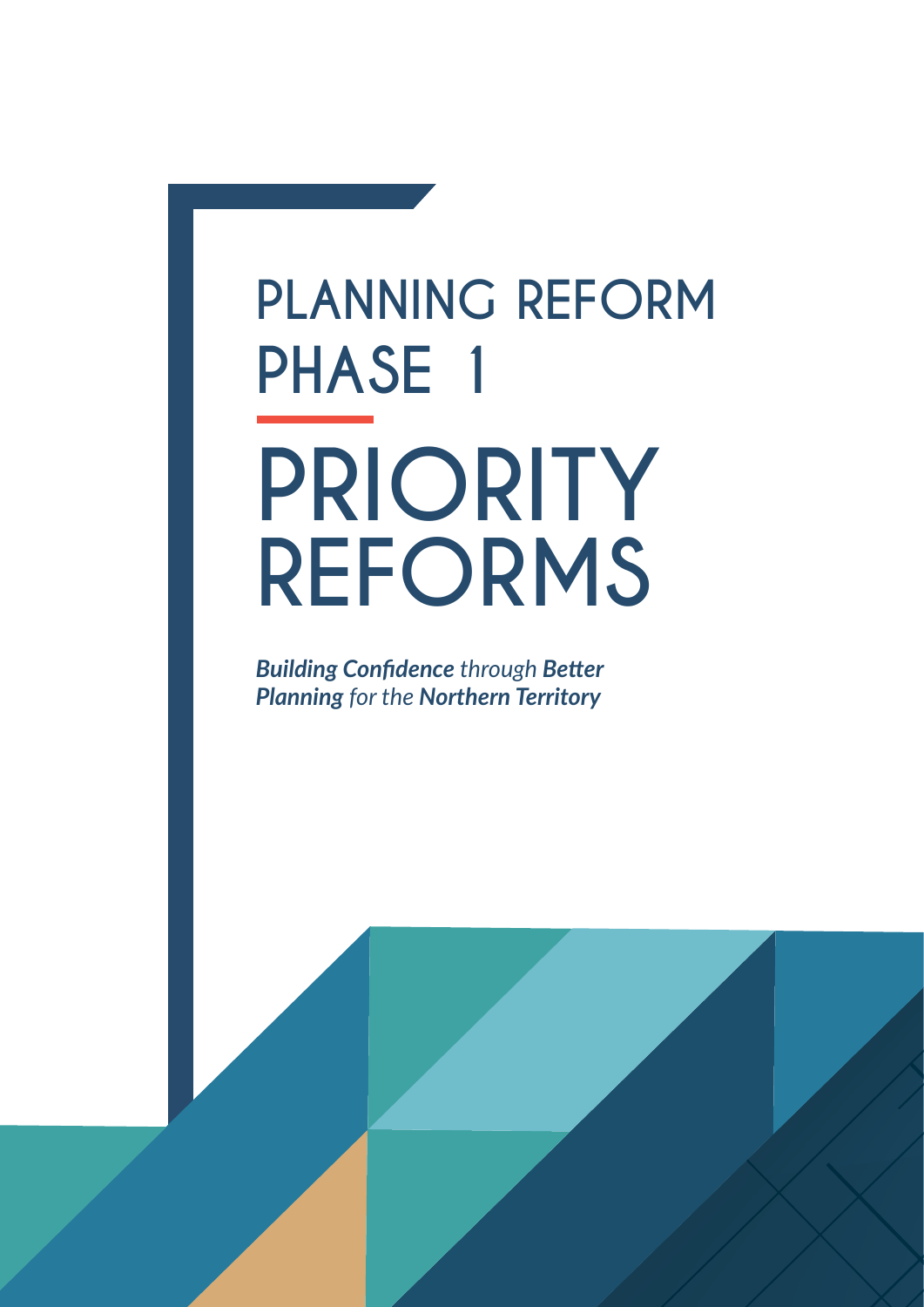# **Contents**

| 1.   |                                                                                   |  |
|------|-----------------------------------------------------------------------------------|--|
| 1.1. |                                                                                   |  |
| 1.2. | Improve the clarity and availability of information about the NT planning system, |  |
|      | particularly amendments to the scheme including the rezoning of land 5            |  |
| 1.3. |                                                                                   |  |
| 1.4. |                                                                                   |  |
| 1.5. |                                                                                   |  |
| 1.6. | Strengthen the linkages between strategic planning and development assessment  7  |  |
| 1.7. |                                                                                   |  |
| 1.8. |                                                                                   |  |
| 2.   |                                                                                   |  |
|      |                                                                                   |  |
| 2.1. |                                                                                   |  |
| 2.2. |                                                                                   |  |
| 2.3. |                                                                                   |  |
| 2.4. |                                                                                   |  |
| 2.5. | Expand the role of electronic services for development notifications and formal   |  |
|      | Promote contact between Planning Officer and submitters on development            |  |
| 2.6. |                                                                                   |  |
| 2.7. | Facilitate post exhibition / pre determination conferences between applicants and |  |
|      |                                                                                   |  |
| 2.8. |                                                                                   |  |
|      |                                                                                   |  |
| 3.   |                                                                                   |  |
| 3.1. |                                                                                   |  |
| 3.2. |                                                                                   |  |
| 3.3. |                                                                                   |  |
| 4.   |                                                                                   |  |
| 4.1. |                                                                                   |  |
| 4.2. |                                                                                   |  |
| 4.3. |                                                                                   |  |
| 4.4. |                                                                                   |  |
| 4.5. |                                                                                   |  |
| 4.6. |                                                                                   |  |
| 4.7. |                                                                                   |  |
| 4.8. |                                                                                   |  |
| 4.9. |                                                                                   |  |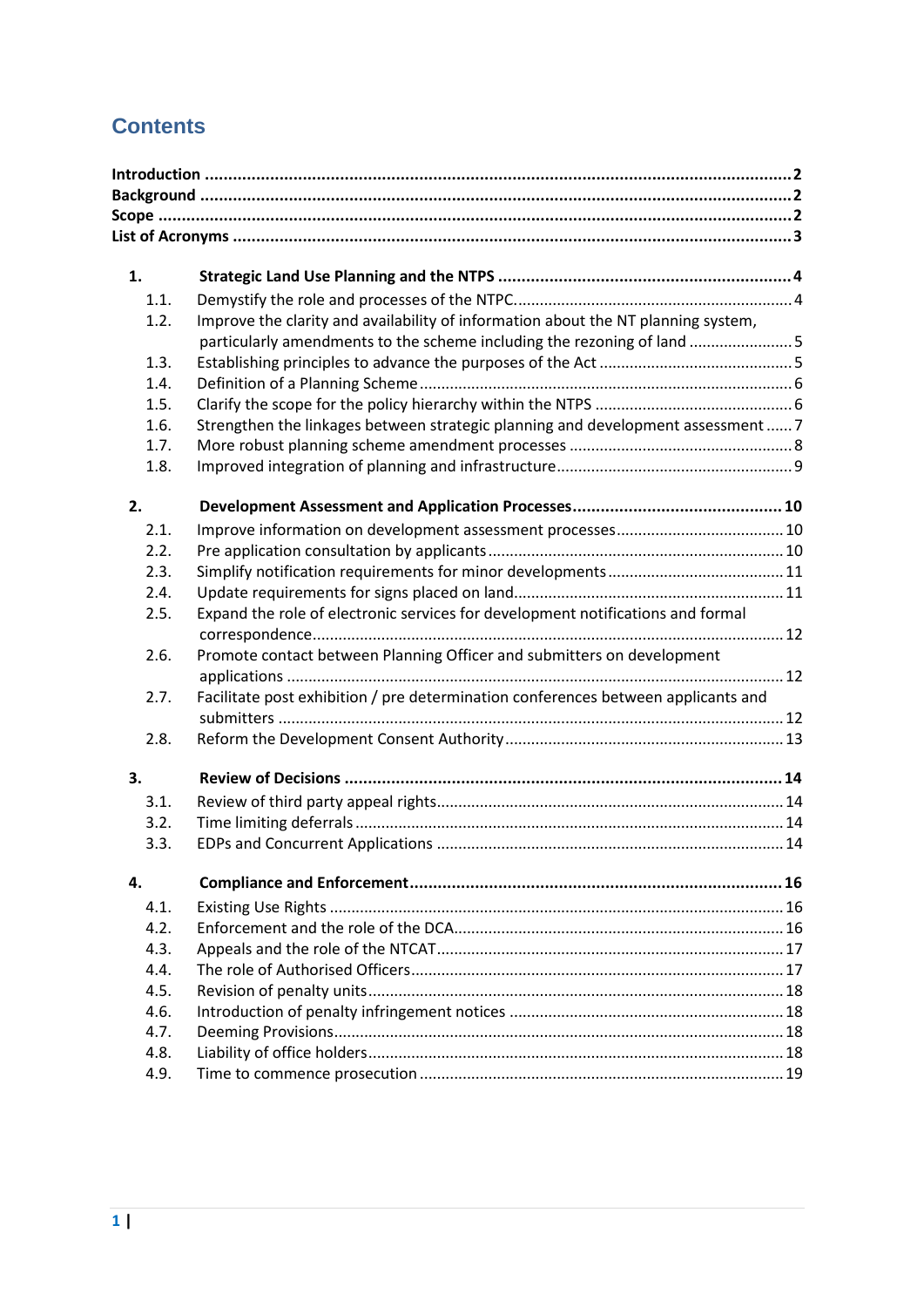# <span id="page-2-0"></span>**Introduction**

The release of a consultation paper in October 2017 was the first step in the process of Building Confidence through Better Planning for the Northern Territory. The consultation paper outlined how the Northern Territory planning system operates and introduced the six principles intended to underpin reform of the system. The aim of the initial consultation was to identify opportunities to reform the planning system so it delivers high quality developments and the outcomes the community expects.

In response to feedback from the first round of consultation, the Government has released:

- A *Directions Paper* to give a simple, accessible explanation of the Government's strategy to deliver planning reform and introduces the two phases through which reform will be developed and delivered.
- This *Phase 1 Priority Reforms* paper to give a more detailed technical explanation of issues to be addressed in Phase 1 and the reforms proposed to be developed and implemented to address the first tranche of the issues of concern identified by the consultation.

Government is seeking the view of all stakeholders on the strategy identified in the Directions Paper and the specific initiatives suggested in this paper.

# <span id="page-2-1"></span>**Background**

The *Planning Act* has been in effect since early 1993. A major amendment in 2005 introduced the framework for a single consolidated Northern Territory Planning Scheme (NTPS). The introduction of the NTPS in 2007 integrated 40 separate documents into a scheme covering all zoned land in the Territory (except Jabiru).

Since that time both the Act and the Scheme have been subject to numerous amendments.

The creation of the Northern Territory Planning Commission (NTPC) in 2012 increased the focus on the importance of strategic planning in guiding growth. A range of other amendments and administrative changes have improved components of the system and access to planning information.

This review reflects the recognition that improvements can always be made. A holistic approach to the review of the planning system is intended to give the community confidence that the system will deliver outcomes that support the needs of Territorians both now and into the future. Reforms will include a range of changes to the legislation, regulations, and the NTPS and new information resources and administrative processes.

# <span id="page-2-2"></span>**Scope**

Planning reform is intended to address the operation and effectiveness of the *Planning Act*, the NTPS and associated administrative and decision making processes. The objective of this paper is to identify those issues comprising Phase 1 of the reform, explain the reasons for the issues and identify potential reforms or actions to address them. These reforms will also provide a framework for further reforms as part of Phase 2.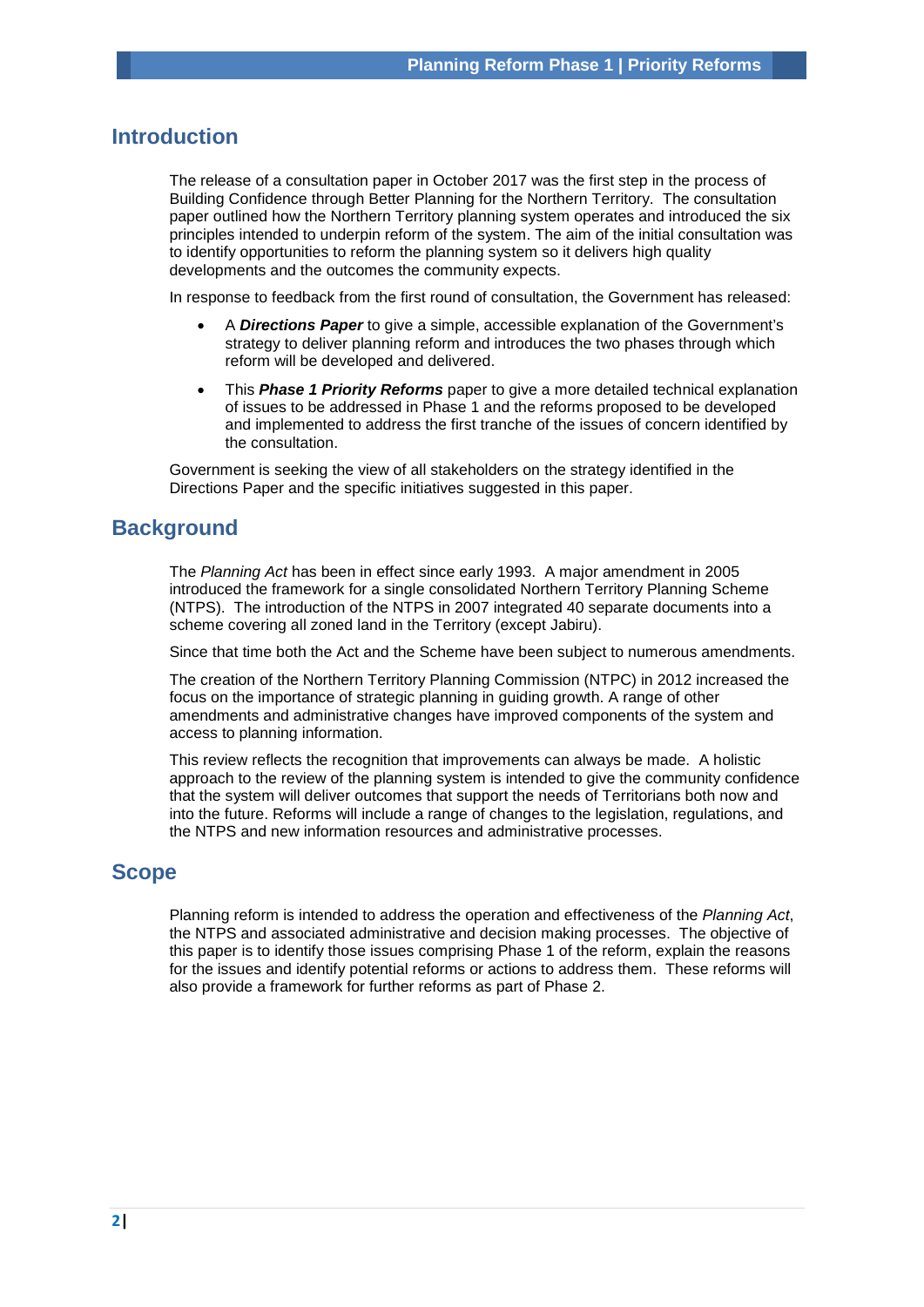# <span id="page-3-0"></span>**List of Acronyms**

| <b>DA</b>    | Development Application                              |
|--------------|------------------------------------------------------|
| <b>DAS</b>   | <b>Development Assessment Services</b>               |
| <b>DCA</b>   | Development Consent Authority                        |
| <b>DIPL</b>  | Department of Infrastructure, Planning and Logistics |
| <b>EDP</b>   | <b>Exceptional Development Permit</b>                |
| <b>NT</b>    | <b>Northern Territory</b>                            |
| <b>NTG</b>   | Northern Territory Government                        |
| <b>NTCAT</b> | Northern Territory Civil and Administrative Tribunal |
| <b>NTPC</b>  | Northern Territory Planning Commission               |
| <b>NTPS</b>  | Northern Territory Planning Scheme                   |
|              |                                                      |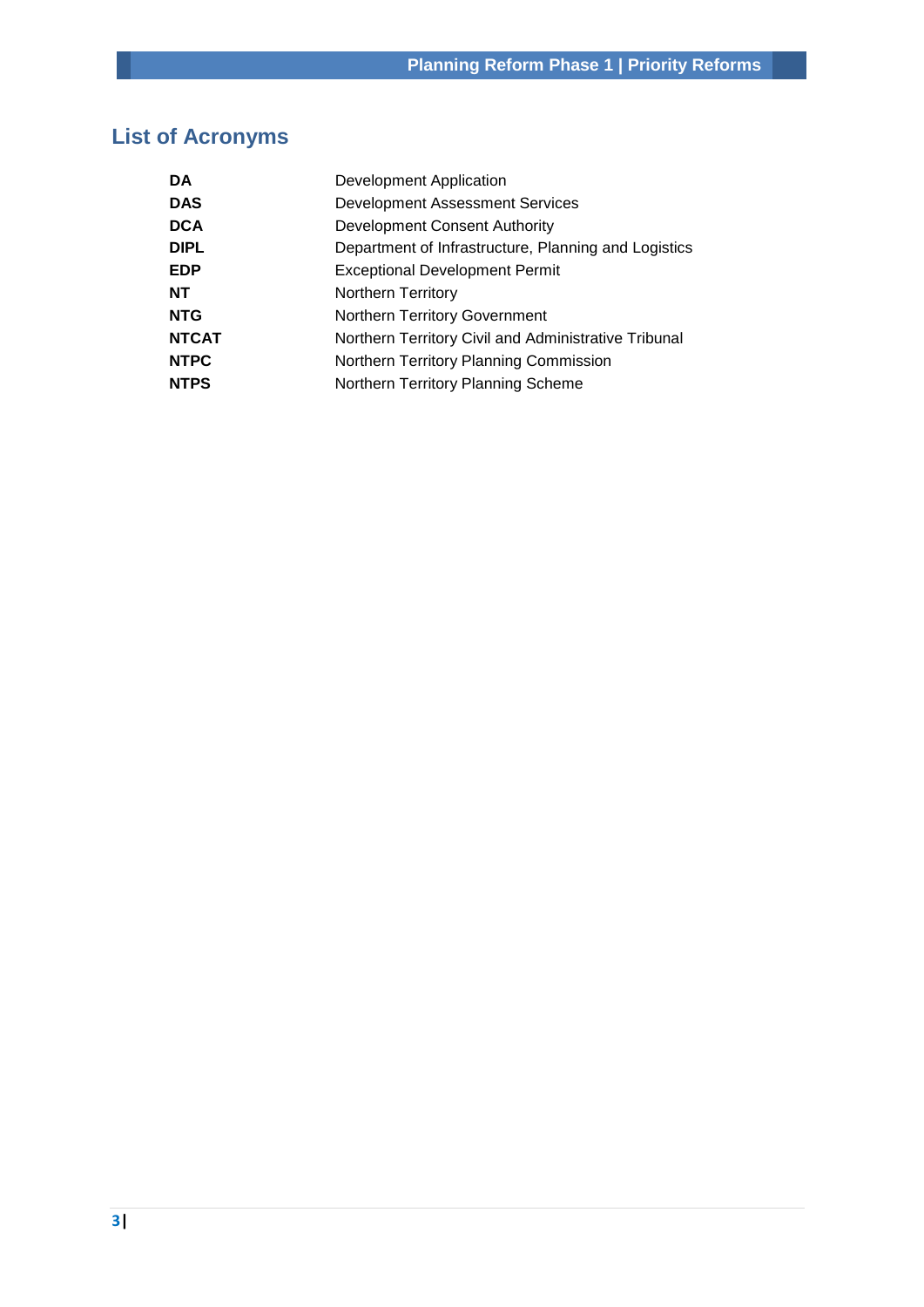# <span id="page-4-0"></span>**1. Strategic Land Use Planning and the NTPS**

Consultation acknowledged that strategic planning in the Territory is improving, and this is a move in the right direction. The NT planning system is also considered to be relatively simple and effective compared to other jurisdictions in Australia. However, the need to clarify the planning system and better coordinate the various components of the NTPS was also raised.

The increasing focus on a strategic approach to planning is not unique to the Territory. The challenge for all jurisdictions is to streamline processes while reinforcing the role of strategic plans to facilitate holistic and informed consideration of environmental, social and economic issues.

The following reforms identify opportunities to restructure the Act and Scheme to make it clear how the planning system works, what matters inform decisions and to reinforce the role of policy in influencing those decisions. This is supported by reforms to the way in which information is made available and communicated to all stakeholders.

# <span id="page-4-1"></span>**1.1. Demystify the role and processes of the NTPC.**

The Act establishes the NTPC as an independent body and identifies its functions, including to consult with the community and to prepare integrated strategic plans, guidelines and assessment criteria for inclusion in the NTPS. As well as developing strategic planning policy, the Commission has a role in holding public hearings and reporting to the Minister on public feedback in relation to proposed planning scheme amendments. The Commission has no decision making powers under the Act.

While generally supportive of strategic planning by the Commission, a number of comments and submissions suggested that consultation could be improved and, in particular, that consultation across strategic planning projects needs to be better coordinated. More broadly, it seemed the role of the Commission and the factors that influence the development of planning policy were poorly understood by the community, contributing to lack of confidence in planning processes.

Some respondents felt that the Commission should not conduct hearings for proposed policy that they developed, and there was also a suggestion that this role should revert to the DCA to ensure local government involvement. Hearings on proposed planning scheme amendments will continue to be held by and reported on by the Commission to ensure it is aware of issues raised to inform future development of overarching strategic planning objectives. This approach also recognises that the Act already specifically provides for local government involvement in the planning scheme amendment process.

This reform focuses on improving community understanding and the transparency of the NTPC's functions, particularly in relation to community consultation. This is complemented by reforms seeking to clarify the structure of the planning system and reinforce the role of policy (1.3 - 1.6), improvements to the planning scheme amendment process (1.7), and improved access to information on the planning system and processes more generally (1.2).

- *1.1.1 Amend the Act to require the NTPC to have a publicly available community engagement charter including performance outcomes.*
- *1.1.2 Make reports from the NTPC to the Minister publicly available.*
- *1.1.3 Improve coordination of information about NTPC projects across the Commission and NT Government websites to increase awareness of the status these projects and their role in informing decisions.*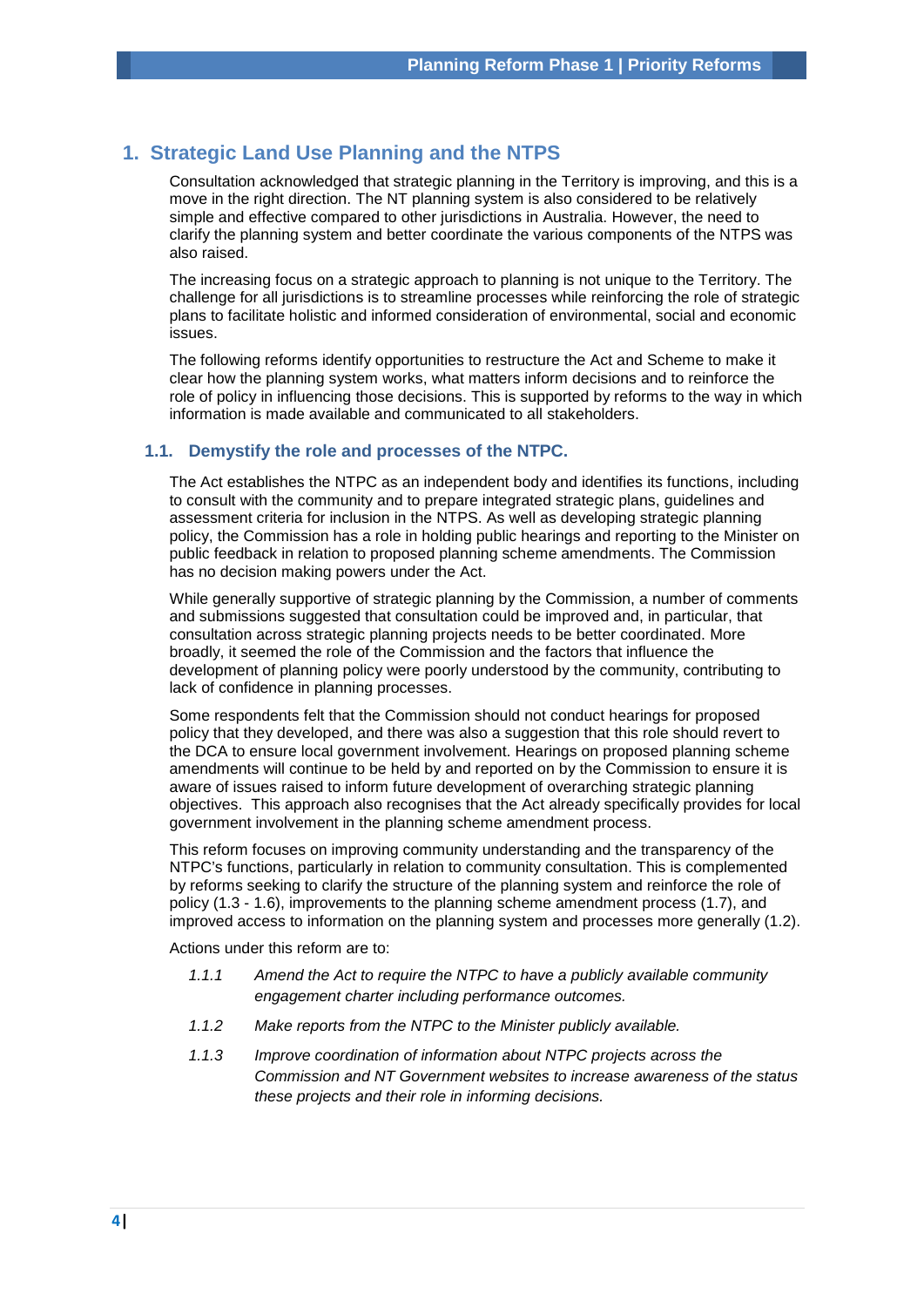# <span id="page-5-0"></span>**1.2. Improve the clarity and availability of information about the NT planning system, particularly amendments to the scheme including the rezoning of land**

The community confidence in the planning system and ability to participate meaningfully in planning processes is impacted by a lack of transparency as well as misunderstandings around the operation of the NT planning system. A lack of information or difficulty accessing or interpreting the available information was an issue recognised by all sectors of the community including both frequent and occasional participants in planning processes.

This reform seeks to improve information on the NT planning system and make this information more accessible. This includes use of language and media that considers target audiences, particularly noting the different levels of expertise, understanding and information needed by frequent participants in the NT planning system (such as industry professionals) compared to those who are new to planning.

This reform relates to reform 2.1 which seeks to improve information on development application processes, as well as improvement and development of online systems proposed to take place in Phase 2. This will also support changes to the *Planning Act* and NTPS proposed through reforms  $1.3 - 1.7$  that clarify the fundamental structure of the NT planning system and the importance of policy.

Actions under this reform are to:

- *1.2.1. Review and simplify the user guide to the NTPS to reflect the importance of policy.*
- *1.2.2. Develop and improve guidance notes for industry professionals that assist in interpretation of various clauses of the NTPS, and in particular new or changed provisions.*
- *1.2.3. Develop 'plain English' factsheets and similar information resources to clarify how the NT planning system is structured, and the powers, roles and responsibilities of key agencies under the Act.*
- *1.2.4. Review and simplify guides for making a planning scheme amendment or concurrent application, and for providing submissions to these processes.*
- *1.2.5. Develop an online glossary of planning terms and acronyms that can be added to over time to help the public understand more technical documents and applications.*

# <span id="page-5-1"></span>**1.3. Establishing principles to advance the purposes of the Act**

Through consultation it is clear there is confusion about how the planning system operates and what considerations guide planning and decision making. Some submissions made specific suggestions about objectives that should be included while others suggested that the planning system should be less prescriptive and more outcomes-focused.

Part 1 – Preliminary of the *Planning Act* establishes the purpose of the Act, the overarching objects and a number of mechanisms to achieve the objects but does not define a clear framework for planning processes and policies nor does it assign decision making roles.

Revision of Part 1 of the Act will clarify the function of the Act to guide the fair, transparent and accountable operation of the overall planning system. This will ensure transparency in decision making and provide the community with greater confidence that decisions are advancing achievement of the objectives of the Act.

Action under this reform is to:

*1.3.1. Revise Part 1 of the Act to establish:*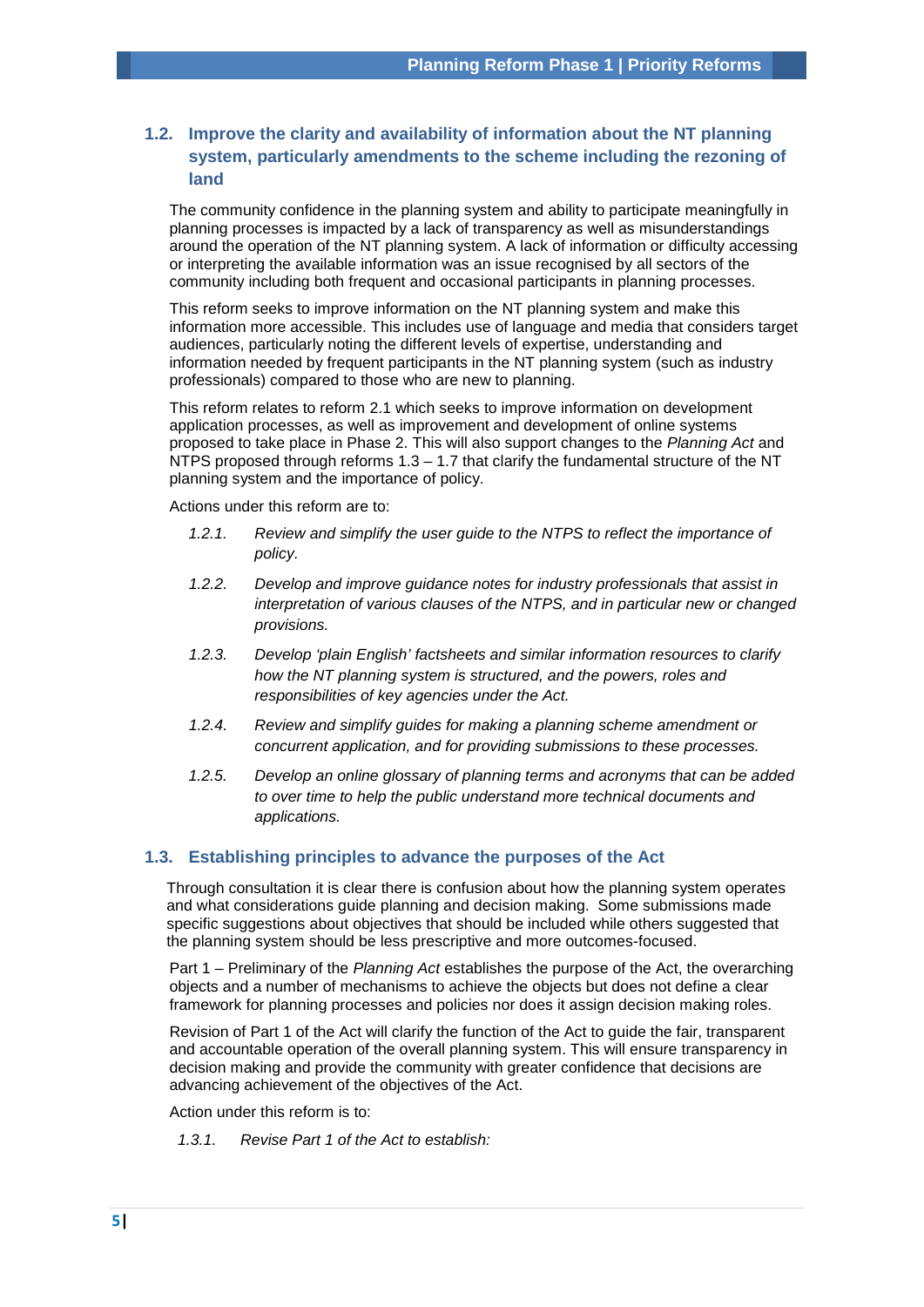- *an expanded purpose of the Act to clearly establish the broad range of considerations that should guide the planning system;*
- *a clear structure for the planning system procedures, and decision-making roles and responsibilities; and*
- *overarching directions to advance the purpose of the Act in a way that promotes the fair, transparent and accountable operation of the planning system.*

# <span id="page-6-0"></span>**1.4. Definition of a Planning Scheme**

Section 9 of the *Planning Act* lists potential components of a planning scheme including policy statements; provisions that permit, prohibit restrict or impose condition on the use and development of land; and maps, designs or diagrams. The various components of the scheme are given power to inform decisions by other sections of the Act (in particular section 52). The vague nature of the descriptions of the components of a scheme, however, is limiting the effectiveness of policy and the achievement of good development outcomes.

The NTPC, the independent body established by the Act and tasked with strategic planning for the Territory, has suggested that strengthening the role of policy will be fundamental to achieving the Government's goals for reform of the planning system. The Commission has identified a number of reforms to underpin the importance of policy including a simpler and more clearly defined structure of the components of a Scheme.

Revision of section 9 and consequential amendment to section 52 of the Act will respond to the community's support for a consistent decision making framework and reinforce the status of policy.

Action under this reform is to:

- *1.4.1. Review section 9 of the Act to clarify that a planning scheme can include:*
	- *Strategic land use policies to guide all decisions in relation to future land use and development;*
	- *Zones that permit (with or without consent) or prohibit development within the context of strategic land use policies;*
	- *Performance criteria applicable to a use or zone and inform the manner in which a use or development may be undertaken; and*
	- *Guideline documents that assist in the interpretation of the planning scheme.*

#### <span id="page-6-1"></span>**1.5. Clarify the scope for the policy hierarchy within the NTPS**

The NTPS presents policy in a number of ways including:

- Territory and region-specific Land Use Frameworks and Planning Principles (Part 2)
- Area Plans (Part 8)
- Policy and Guideline documents (Schedules 2 and 3)
- Zone purpose statements (Part 3)
- Development provision purpose statements (Parts 4 and 5).

As the NTPC works with the community to prepare land use policies to improve development outcomes in the Territory, a hierarchy of plans is emerging – notably, regional land use plans that establish overarching directions and cascading subregional land use plans and area plans that provide further detail for smaller localities. This hierarchy is broadly acknowledged in the policy documents themselves, but is not identified in the Scheme or the Act.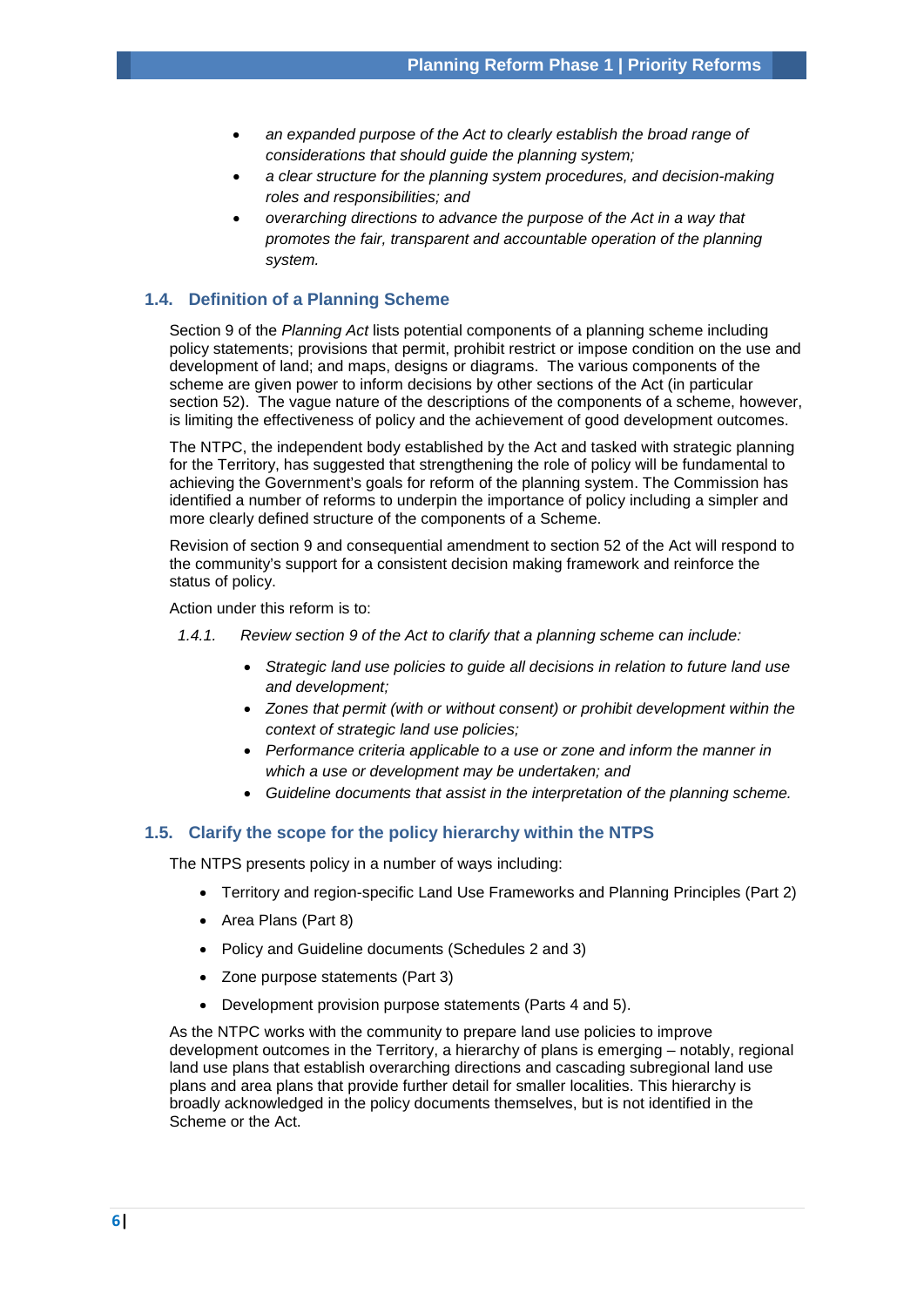Presenting a hierarchy of policy, which mirrors the hierarchy of plans being prepared by the NTPC, within a reformatted Part 2 of the Scheme will strengthen the role of policy in guiding future development and decision making.

The proposed changes also respond to community concerns that the increasing use of Specific Use (SU) Zones and Exceptional Development Permits (EDPs) by developers to facilitate relatively minor variations to development provisions is eroding the integrity of the Scheme. By increasing the role of policy to guide decision making, more innovative proposals or site specific variations can be accommodated without the need for ad hoc amendments to the Scheme or EDPs.

Action under this reform is to:

*1.5.1. Amend the NTPS to consolidate policy currently in Part 2, Part 8 and Schedule 2 within a new Part 2.*

# <span id="page-7-0"></span>**1.6. Strengthen the linkages between strategic planning and development assessment**

A consistent theme from consultation was that decision making needs to be better informed and consider social, environmental and economic issues holistically and within a local context to deliver better development outcomes. There was concern that the exercise of discretion was too "tick the box" and that decisions are being made without a view to delivering good planning outcomes that reflect community aspirations documented in policy.

The Act and Scheme do establish a role for policy in informing decision making but the provisions that guide the consideration of policy are often ambiguous and sometimes conflict. Relevant provisions and associated issues are summarised below.

Section 52 of the Act establishes that the DCA must not consent to a development that is contrary to policy, as referred to under section 9(1)(a), without approval from the Minister. Current application of this section can lead to the "tick the box" approach to assessments and decisions.

Clause 2.5 of the NTPS also describes the parameters around the exercise of discretion by the consent authority and only requires consideration of Parts 4 and 5 of the Scheme. It does not specify the need for the consent authority to consider policy within Part 2, Part 3, Part 8 and Schedule 2. Amendment will clarify that any policy may inform decisions.

Clauses of the NTPS relevant to how policy guides development decisions include:

- clause 1.2 establishes that provisions of Part 3 (Zones) prevail over Part 8 (area plans) in the event of an inconsistency;
- clause 2.7 requires the consent authority to consider policies in Part 8 or Schedule 2;
- clause 2.2 4(c) provides for the granting of consent for development that does not accord with the provisions of the scheme.

When considered together, clauses 1.2, 2.7 and 2.2 4(c) suggest that:

- area plans cannot permit a use that would be unlawful under a Zone; and
- area plans can prevail over development provisions (in Parts 4 and 5); but
- subclause 2 of 2.7 creates confusion over the role of policy by suggesting policy, which is in fact part of the scheme, is overridden by the planning scheme where there is an inconsistency

Furthermore, while zones prevail over area plans and development provisions, zone purpose statements (contained within Part 3) are not clearly identified as a consideration in the exercise of discretion.

Review of clauses 1.2, 2.2 4(c), 2.5, and 2.7 in association with reforms 1.4 and 1.5 which restructure the planning scheme will reinforce the importance of policy.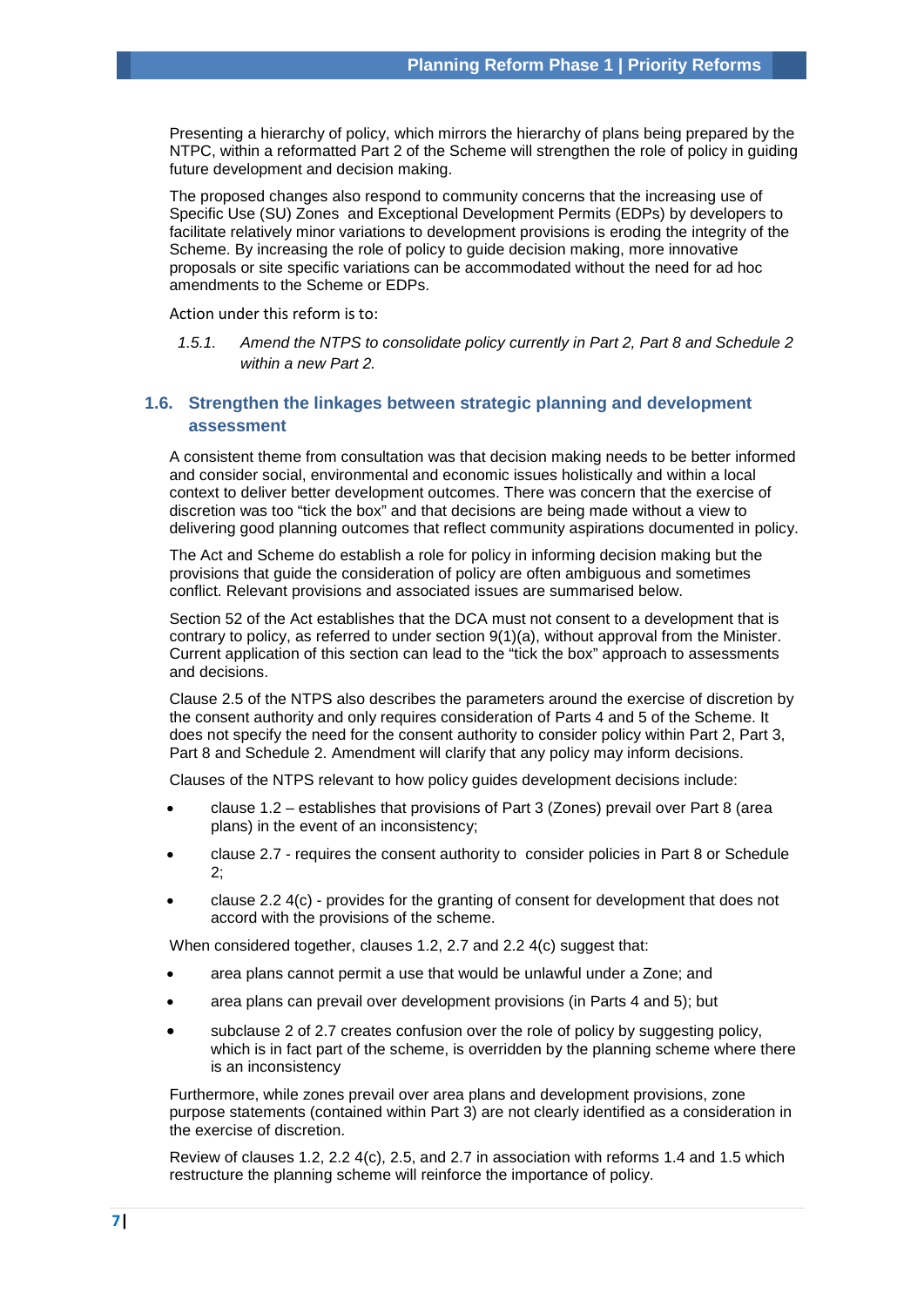This will contribute to better consideration of overall planning implications in decision making and better development outcomes. The proposed amendments below should be considered in the context of potential amendments discussed at 1.4 and 1.5. Actions under this reform are to:

- *1.6.1. Amend section 52 of the Act to reflect its intended purpose to require that the DCA may grant consent to a development that is contrary to a policy in the NTPS only if the Minister gives approval.*
- *1.6.2. Amend clause 2.5 of the NTPS to clarify that in considering an application for consent, in addition to the existing matters to be considered, the consent authority must also consider the identified purpose of the zone and policy in proposed Part 2 of the Scheme.*
- *1.6.3. Amend clause 2.7 of the NTPS to clarify that interpretation of the Scheme must have regard to the policy in proposed Part 2.*
- *1.6.4. Include an introduction to the proposed Part 2 to clarify that interpretation of provisions in Parts 4 and 5 must be consistent with applicable policies in Part 2.*

# <span id="page-8-0"></span>**1.7. More robust planning scheme amendment processes**

Community concern about the transparency, openness and accountability of the planning system underpins the overall reform. Consultation has clarified that some of this concern results from a lack of criteria and guidelines for decision making, particularly in relation to the Minister's role.

The overwhelming suggestion for improving the transparency and accountability within the system was to document matters the Minister considers when making decisions in relation to proposals to amend the NTPS. It is noted that some respondents also suggested that the Minister should not be responsible for making rezoning decisions; however, limiting the Minister's powers is not currently being considered.

Part 2 of the *Planning Act* establishes the legislative basis for the making and amending of planning schemes. There is considerable detail around the processes associated with exhibition and the subsequent reporting on matters raised during exhibition. There is, however, nothing to guide a person or body making a request to amend the scheme, nothing to guide the Minister in considering such a request, and no criteria for the Minister to consider when initiating an amendment on his or her own initiative.

The Minister has a responsibility to make a decision based on the merits of a proposal. The establishment of clear and detailed criteria to guide the Minister's decisions will improve transparency and accountability by improving applicants' and submitters' understanding of what matters were considered and how these influenced the reasons for a decision. This approach also has the potential to draw attention to the purpose of the *Planning Act* and to reinforce the significant role of policy in informing decisions.

Concern was also raised about the lack of timeframes for the Minister to make a decision and the uncertainty created by the open ended deferral of proposals to amend the scheme. Given that planning scheme amendments represent changes of policy often requiring detailed and complex investigations, prescribed timeframes would be difficult to accommodate. A formal legislative framework around the deferral of consideration of proposed planning scheme amendments would, however, improve the transparency of the system.

Actions under this reform are to:

*1.7.1 Revise Part 2 of the Act to establish:*

• *criteria to inform the Minister's consideration of a proposal to amend the planning scheme with reference to the overall objectives of the Act and to policy within the NTPS;*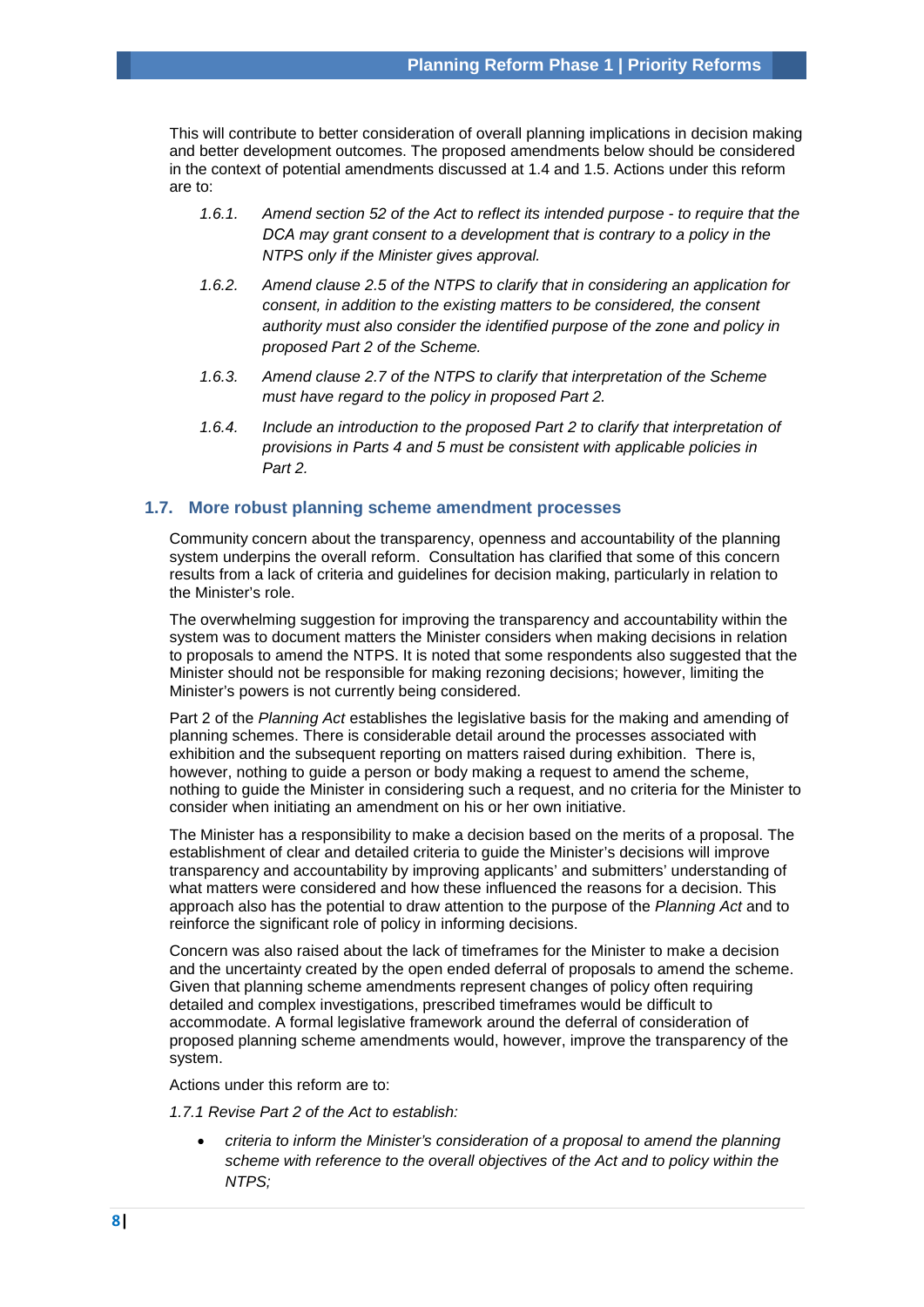- *matters to be addressed when lodging an application to the Minister to amend the Scheme;*
- *requirements for public exhibition of a proposal to amend the NTPS in line with changes proposed for development applications (Reform 2.4);*
- *a formal mechanism for deferral of consideration of either an initial request to the Minister to amend the scheme or a decision about an exhibited proposed amendment; and*
- *the opportunity to lapse an application in the event there is no response from a proponent to a request for further information.*

#### <span id="page-9-0"></span>**1.8. Improved integration of planning and infrastructure**

Land use plans establish a framework for future development, including consideration of existing infrastructure capacity and identification of future infrastructure needs to support growth. However, land use plans do not provide detailed guidance on how infrastructure will be constructed or paid for. Current provisions within the *Planning Act* around developer contributions also lack the depth to coordinate infrastructure provision.

Consultation acknowledged the benefits of strategic land use plans but emphasised the need to better integrate provision and funding of infrastructure with land use planning. In particular, a lack of necessary headworks infrastructure to support further growth is often a significant hurdle for developers. Without direction on the provision of these headworks, developers and residents lack the confidence to predict the timing and ability to proceed with development opportunities identified in a land use plan.

Preparation of infrastructure plans to support land use plans would provide the detail needed to coordinate delivery of necessary infrastructure by the responsible agencies in an efficient, cost effective and logical manner. Infrastructure contribution plans would further aid the achievement of this through equitable management of contributions from private developers.

- *1.8.1. Review Part 6 of the Act to establish a process to facilitate the development of infrastructure plans and infrastructure contribution plans.*
- *1.8.2. Develop guidelines / principles to support the preparation, format and content of infrastructure plans and infrastructure contribution plans.*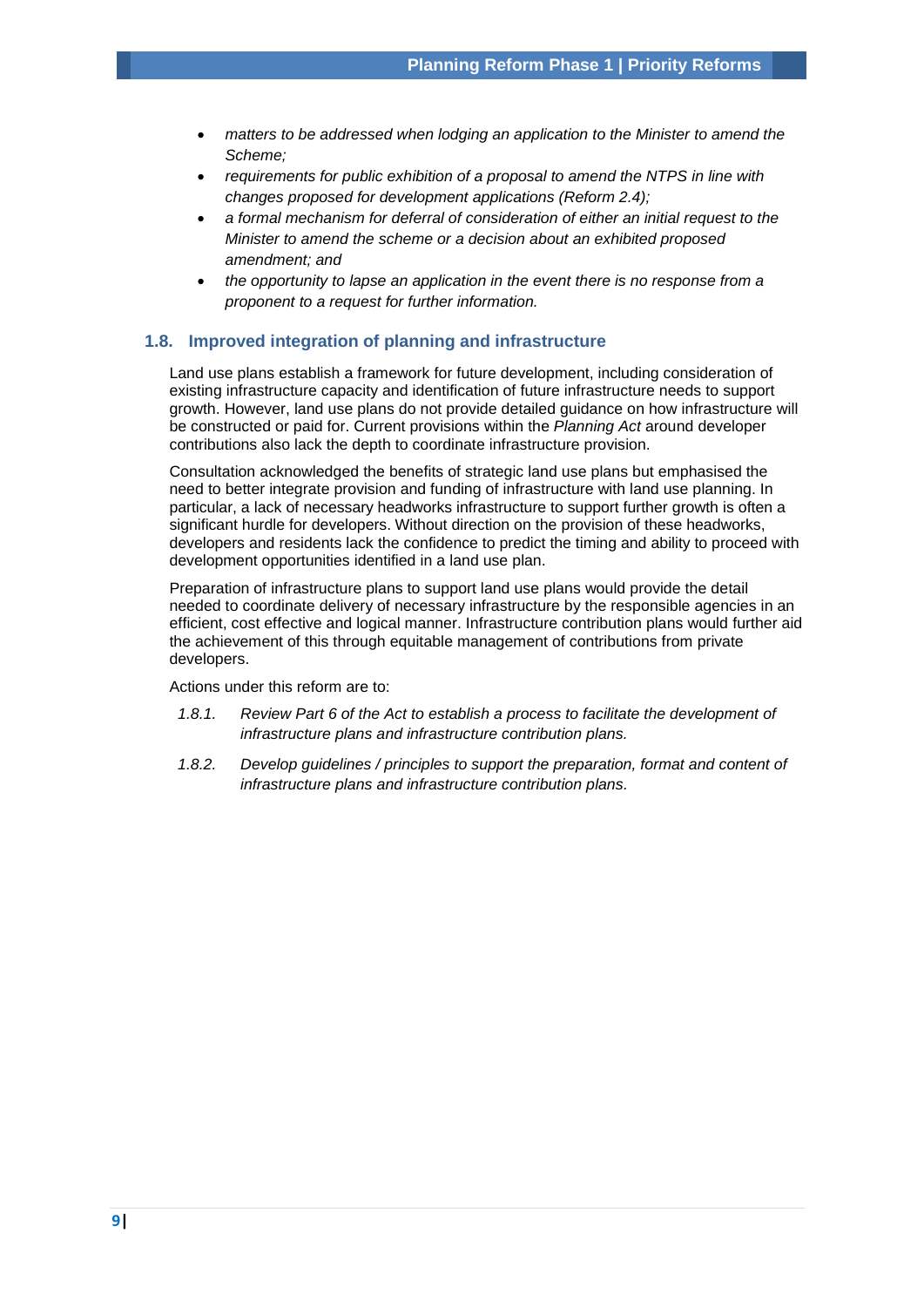# <span id="page-10-0"></span>**2. Development Assessment and Application Processes**

The NT development assessment process is consistently ranked by industry as the best performing in Australia reflecting relatively fast processing times and for having a single consolidated planning scheme with easy to interpret clauses and definitions. However, feedback during consultation was that there is the need to increase genuine participation by the community in the development assessment process whilst at the same time enabling responsible development in a timely manner. An extensive review of best practice development assessment processes has identified a number of reform areas that would improve community understanding, enshrine genuine participation and build confidence that development proposals are appropriately assessed.

#### <span id="page-10-1"></span>**2.1. Improve information on development assessment processes**

The need to improve the available information about development assessment processes was highlighted through direct comments as well as feedback from submissions. Overall there is limited understanding of the planning system amongst the general community. Specific issues included difficulties accessing DCA reports and reasons for decisions, and the need for flexible options for those who cannot attend DCA meetings during business hours.

This reform focuses on improvements to information about development assessment processes and links with other reforms to make it easier for all members of the community to understand and navigate the planning system and associated decision making processes. Evolution through Phase 2 reforms will further support the use of interlinked, online resources that can be accessed through mobile devices.

Actions under this reform are to:

- *2.1.1. Revise and make it easier to find factsheets and guides on development application processes.*
- *2.1.2. Develop new factsheets for making submissions and other processes for community involvement.*
- *2.1.3. Improve online access to DCA reports and decisions.*

#### <span id="page-10-2"></span>**2.2. Pre application consultation by applicants**

During the consultation process, concerns were raised by the community that the mandatory public exhibition period of 14 days for development applications and 28 days for concurrent applications provides insufficient time for the community to consider the proposal and to put forward their concerns. In particular, many concerns related to developments with potential for significant impacts on amenity or the environment.

This reform responds in part to these concerns by requiring applications for development likely to have high impacts on amenity to undergo mandatory pre application community consultation. This will provide greater opportunity for the community to provide upfront input into proposals.

Actions under this reform are to:

*2.2.1. Introduce a requirement that a new category of development, 'High Impact Development', undergo mandatory pre application community consultation to inform the community of a proposal. This also includes concurrent applications proposing a High Impact Development. This will better ensure communities are informed about development proposals and have an opportunity to contribute their views before a formal planning application is submitted. This process also provides the proponent with the opportunity to mitigate negative impacts where possible, address community misunderstandings and address any community issues.*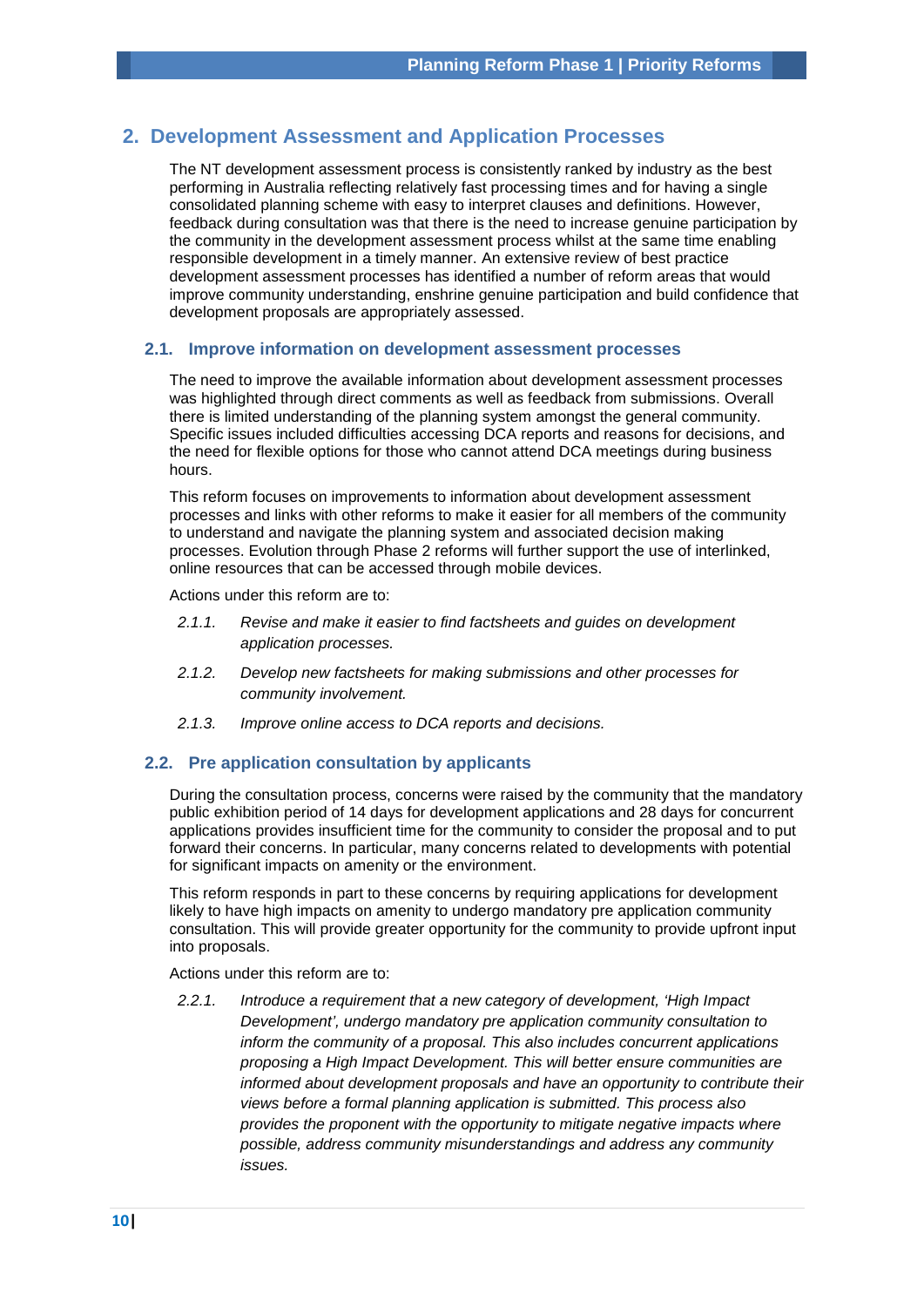- *2.2.2. Develop and introduce a new Schedule to the Regulations that prescribes the types of development subject to the pre application consultation requirements.*
- *2.2.3. The applicant would be responsible for public notification of the proposal and conducting any consultation activities.*
- *2.2.4. The applicant would be required to include a consultation report outlining the consultation undertaken, the issues raised by the community, and how these issues have been considered in the formal planning application.*
- *2.2.5. The application, once lodged, would still undergo the existing public exhibition process and the community can still lodge submissions.*

#### <span id="page-11-0"></span>**2.3. Simplify notification requirements for minor developments**

Public notification requirements for development applications currently consist of placement of an advertisement in the newspaper and erection of a sign on the property or, for minor types of development, limited neighbour notification by written notice.

The community raised concerns during the consultation process that notification of proposals was insufficient, particularly at the local community level. Industry concerns were that full public notification of minor developments was excessive as broader public interest is unlikely and that a simpler application process for minor waivers to development provisions should be introduced.

This reform responds to both concerns by expanding the notification of minor developments at a local community level and removing the need for their newspaper advertisement. The types of applications subject to these requirements have also been broadened in recognition of industry concerns and their low potential for public interest beyond the local community. The introduction of a streamlined application process for waivers to provisions will form part of the Phase 2 reforms.

Actions under this reform are to:

- *2.3.1. Introduce a new category of public notification, 'local notification', for minor development applications (i.e. reduced front setback for carport) to include neighbour notification and sign only. Neighbour notification to be increased to include all adjoining property owners.*
- *2.3.2. Applicant is responsible for the printing and erection of sign, plus neighbour notification.*
- *2.3.3. Local notification is proposed to apply for the following application types:*
	- *additions or alterations to a single dwelling with a reduced setback to any boundary. (i.e. Carports, sheds, shade sails etc.)*
	- *single dwellings with a reduced setback to any boundary*
	- *single dwellings with non-compliant private open space*
	- *single dwellings within a defined flood zone*
	- *additions or alterations to an existing multiple dwelling unit*
	- *shed addition to existing multiple dwellings with reduced setbacks*
	- *additions to existing warehouse with reduced setbacks*
	- *multiple dwellings in a single storey building within Zone MD.*

#### <span id="page-11-1"></span>**2.4. Update requirements for signs placed on land**

The existing development proposal signage provides limited information to inform the community of the detail of the development. The provision of additional information on the sign in a format that is easily understood and compatible with hand held devices such as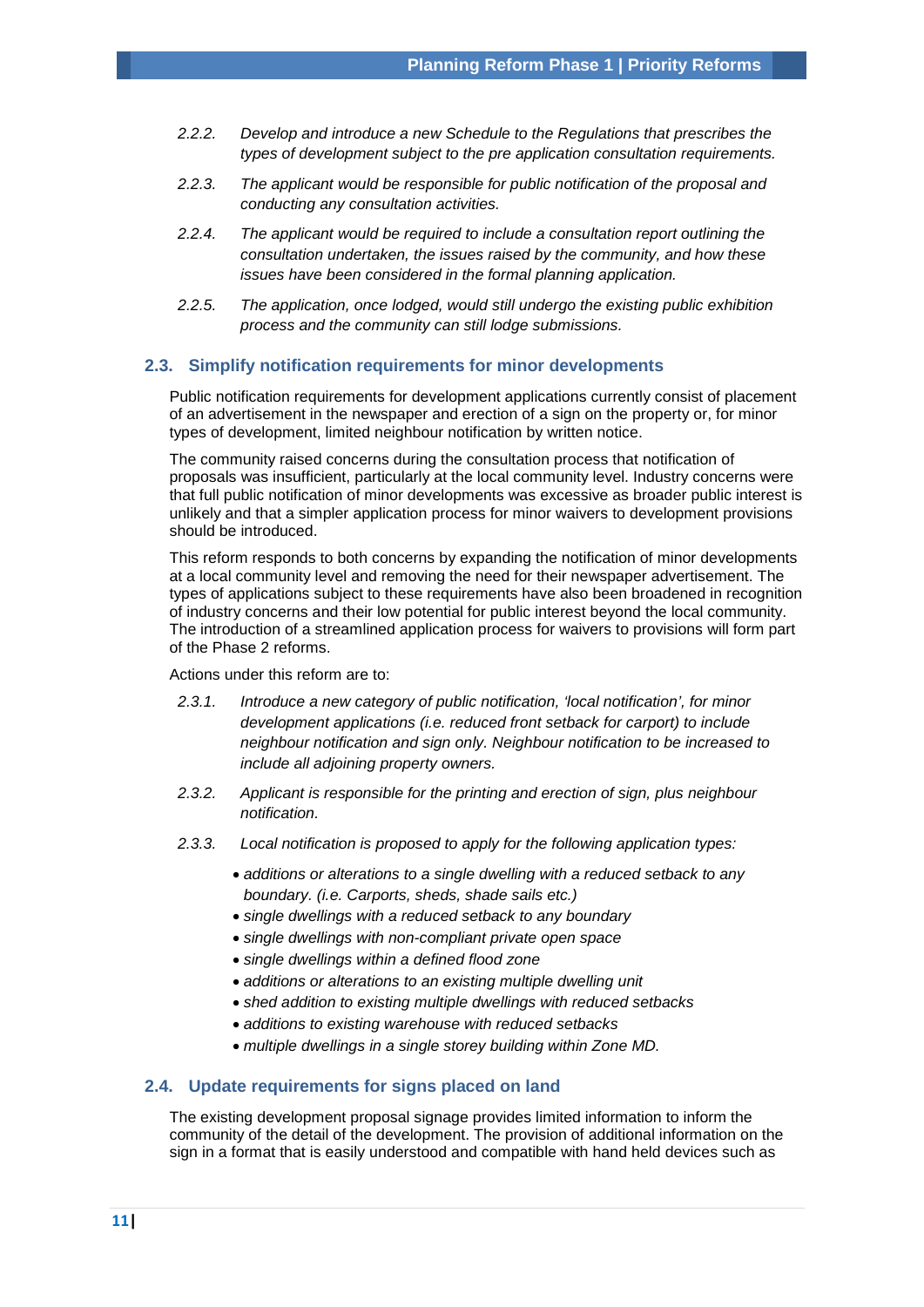mobile phones would encourage community input and reduce objections based on misunderstanding of specifics.

Actions under this reform are to:

- *2.4.1. Enhance the specifications for signs to include more visual information to identify key aspects of the proposal such as height, site coverage and setbacks to boundaries.*
- *2.4.2. Explore the use of QR codes or similar technology to allow the public to link to details of a development proposal via a hand held device.*
- *2.4.3. Applicant to be responsible for printing and erection of signage.*

# <span id="page-12-0"></span>**2.5. Expand the role of electronic services for development notifications and formal correspondence**

Revision of the requirements for the service of documents and their transmission electronically will facilitate the use of online systems. The existing use of onsite signage and newspaper advertisements to advise of proposed developments provides only limited exposure to a community that is increasingly using digital media as the primary means of communication.

Public submissions generally supported the greater use of technology to improve community access to information about the planning system and development proposals. However, some sectors of the community have limited access or familiarity with electronic systems and information will continue to be available in traditional print format.

Actions under this reform are to:

- *2.5.1. Amend the Act to enable the use of electronic services for the service of notices and other documents. The use of newspaper advertisements for statutory notices to be revised to provide for the option of future transition to electronic services.*
- *2.5.2. Explore the potential to use platforms such as Facebook or mobile applications to display information about development proposals.*
- *2.5.3. Allows the public to register to receive email alerts about development proposals in their neighbourhood or postcode.*

# <span id="page-12-1"></span>**2.6. Promote contact between Planning Officer and submitters on development applications**

Community confidence in the planning system is negatively impacted by the existing assessment processes for development applications, particularly in relation to insufficient recognition of issues raised in submissions in assessment reports. The perception is that DCA decisions give little weight to submissions.

Improving engagement with submitters will ensure that community views are valued and will improve community understanding about what issues are considered when making decisions.

Action under this reform is to:

<span id="page-12-2"></span>*2.6.1. Introduce a new assessment process requiring Planning Officers to contact submitters to clarify their concerns and to discuss how they will be assessed against the provisions of the Scheme. This will enshrine genuine community participation in the consideration of development applications and strengthen the relationship between the community and the assessment process.*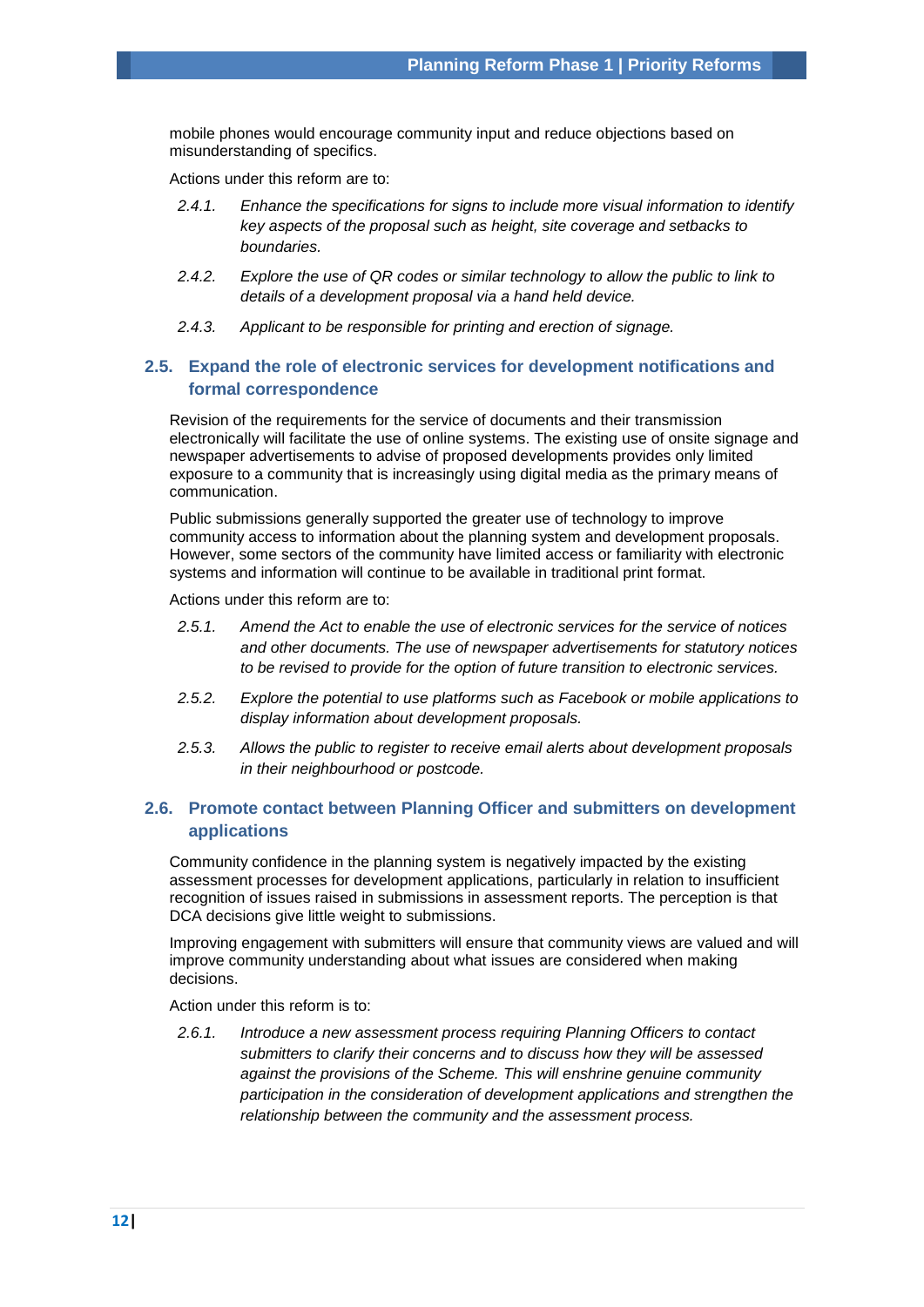# **2.7. Facilitate post exhibition / pre determination conferences between applicants and submitters**

Submissions during consultation raised that there is currently no process that allows applicants and submitters to informally discuss proposals prior to the public hearing held by the DCA. Voicing issues at the DCA hearing is considered by many to be too late in the process to allow genuine consideration of their concerns. Service authority and industry submissions raised similar concerns and suggested that an opportunity to resolve issues prior to the DCA meeting would be beneficial.

Improved consultation between applicants and service authorities around technical requirements will also assist in clarifying the scope of conditions on development permits.

Actions under this reform are to:

- *2.7.1. Introduce that planning officers offer to convene a voluntary meeting between applicants and submitters following public exhibition to provide opportunity for the parties to discuss any concerns and to identify possible solutions. The outcomes of the meeting are to be included in the assessment report prepared for the DCA.*
- <span id="page-13-0"></span>*2.7.2. Introduce that planning officers convene a meeting between the proponent and service authorities upon request to help to resolve technical issues prior to the DCA meeting.*

# **2.8. Reform the Development Consent Authority**

The DCA is the public face of the decision making process. A recurring theme during community consultation was that members of the DCA were not adequately skilled or trained to perform their duties and that "major" reform of the DCA was required to improve community confidence.

The community's confidence that the correct decisions are being made will be enhanced if members have appropriate skills, and meetings are conducted in a way that values community participation and demonstrates proper consideration of the issues.

- *2.8.1. Rename the Development Consent Authority the "Development Control Authority" to better reflect its role in assessing development proposals against the Planning Scheme.*
- *2.8.2. Introduce new requirements for appointment of specialist members to provide expertise in relevant fields.*
- *2.8.3. Deliver training and ongoing professional development for DCA members.*
- *2.8.4. Introduce new requirements for the Chair of the DCA to be legally qualified, in order to prevent errors of law being made.*
- *2.8.5. Clarify the role of local government nominated members on the DCA and the process for their appointment and termination.*
- *2.8.6. Introduce a DCA member Code of Conduct.*
- *2.8.7. Introduce the requirement for the DCA to provide an annual report for the Minister to table in the Legislative Assembly.*
- *2.8.8. The DCA to establish procedures to better disseminate decisions following meetings and to record voting by individual members in the minutes.*
- *2.8.9. Clarify that the assessment reports are provided by the Department to the DCA and are only one of the matters considered by the DCA in making its decision.*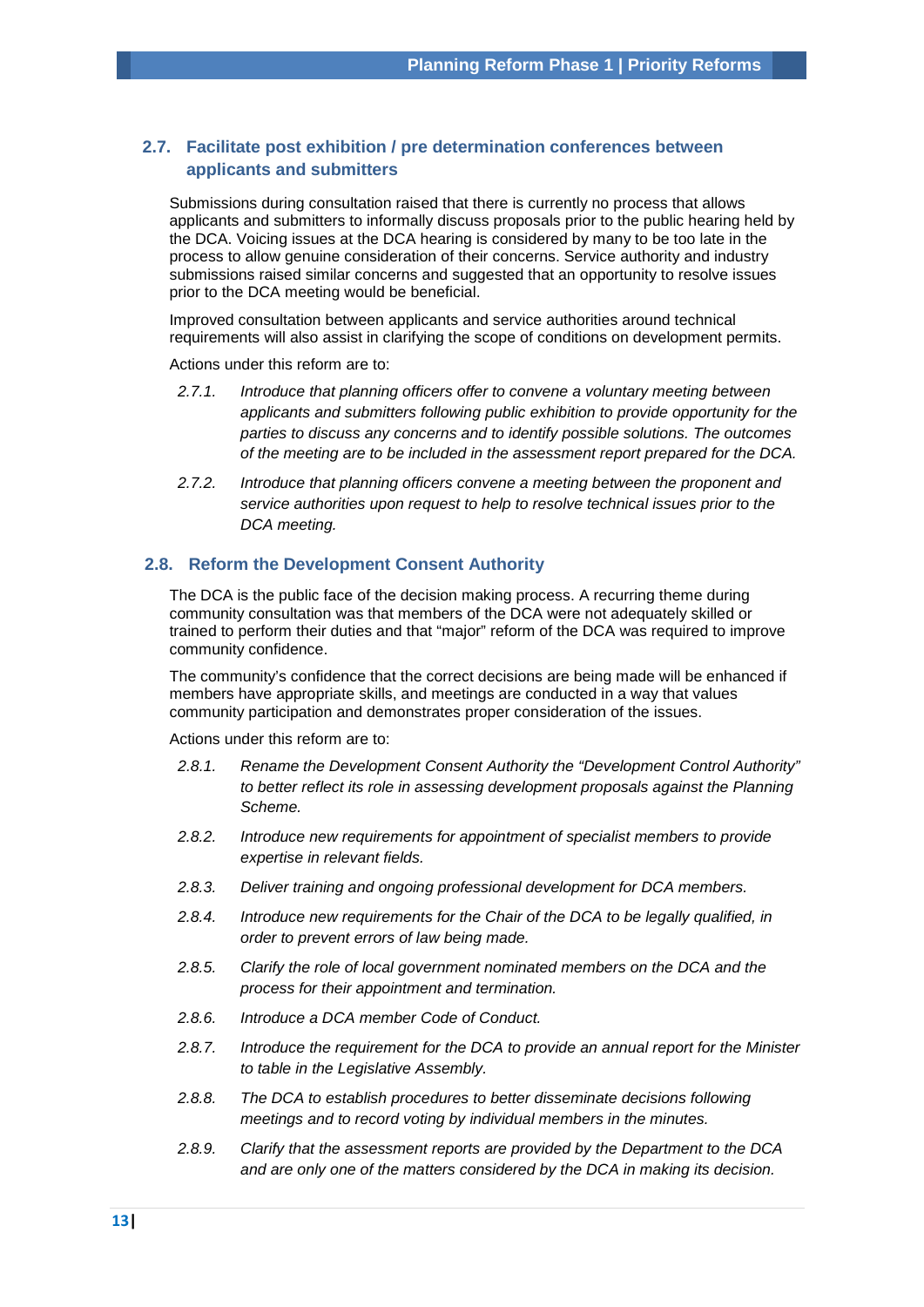# <span id="page-14-0"></span>**3. Review of Decisions**

The ability for a third party to appeal decisions in relation to development applications (aka rights of third party application for review) was introduced in the NT in 2005. This allowed, for the first time, the ability for third parties to seek independent review of a decision to grant a development application subject to a number of qualifying criteria. This right only applies to a specified classes of development applications. Criteria included that the location of the development must be in a residential zone or immediately adjacent, and the person seeking review must have made a valid submission during the exhibition period of the development proposal.

The challenge for the NT is to strike a balance between the rights of applicants to apply for development consent and the right of the community to seek independent review of decisions that have the potential to adversely impact on amenity.

#### <span id="page-14-1"></span>**3.1. Review of third party appeal rights**

Third party appeal rights allow people who feel they would be negatively affected by a proposal to dispute a decision by a consent authority to grant a development permit. The ability to lodge a third party appeal is, however, subject to a number of criteria to ensure that development is not delayed unnecessarily and/or by a person who is not really affected by the development proposal. For example, third party appeal rights are available against most types of development adjacent to an urban residential zone because there is a high amenity expectation in residential areas. This does not include development of dwellings not exceeding two storeys because this is be considered relatively standard for a residential zone and has a low risk of affecting amenity.

Submissions generally supported the extension of third party appeals rights to lots within Zone RL (Rural Living) on the basis that these lots are primarily used for residential purposes with the same high amenity expectation as other residential zones.

Action under this reform is to:

*3.1.1. Extend third party appeal rights to include land within Zone RL (Rural Living) of the NTPS.* 

## <span id="page-14-2"></span>**3.2. Time limiting deferrals**

The Development Consent Authority has the ability to defer consideration of an application if it considers it needs the applicant to provide additional information in order to make a decision. As there is no maximum time period specified for a deferral, considerable time can elapse between when an application underwent public consultation and when it is finally considered by the Development Consent Authority. Community confidence in the transparency of the assessment process is eroded when the public consideration of applications is delayed.

Action under this reform is to:

*3.2.1. Introduce a time limit for deferral of an application and associated requirements.* 

# <span id="page-14-3"></span>**3.3. EDPs and Concurrent Applications**

EDPs provide opportunities for development of land that would otherwise be unlawful while concurrent applications provide opportunities for an application comprising both an amendment proposal and a development proposal. EDPs are determined by the Minister rather than the DCA.

Consultation has identified a range of views around EDPs and concurrent applications. Some in the community expressed concern about the very concept of concurrent applications whereas others support them as they provide more detail through the process. A range of measures were suggested to address perceived problems with the process including: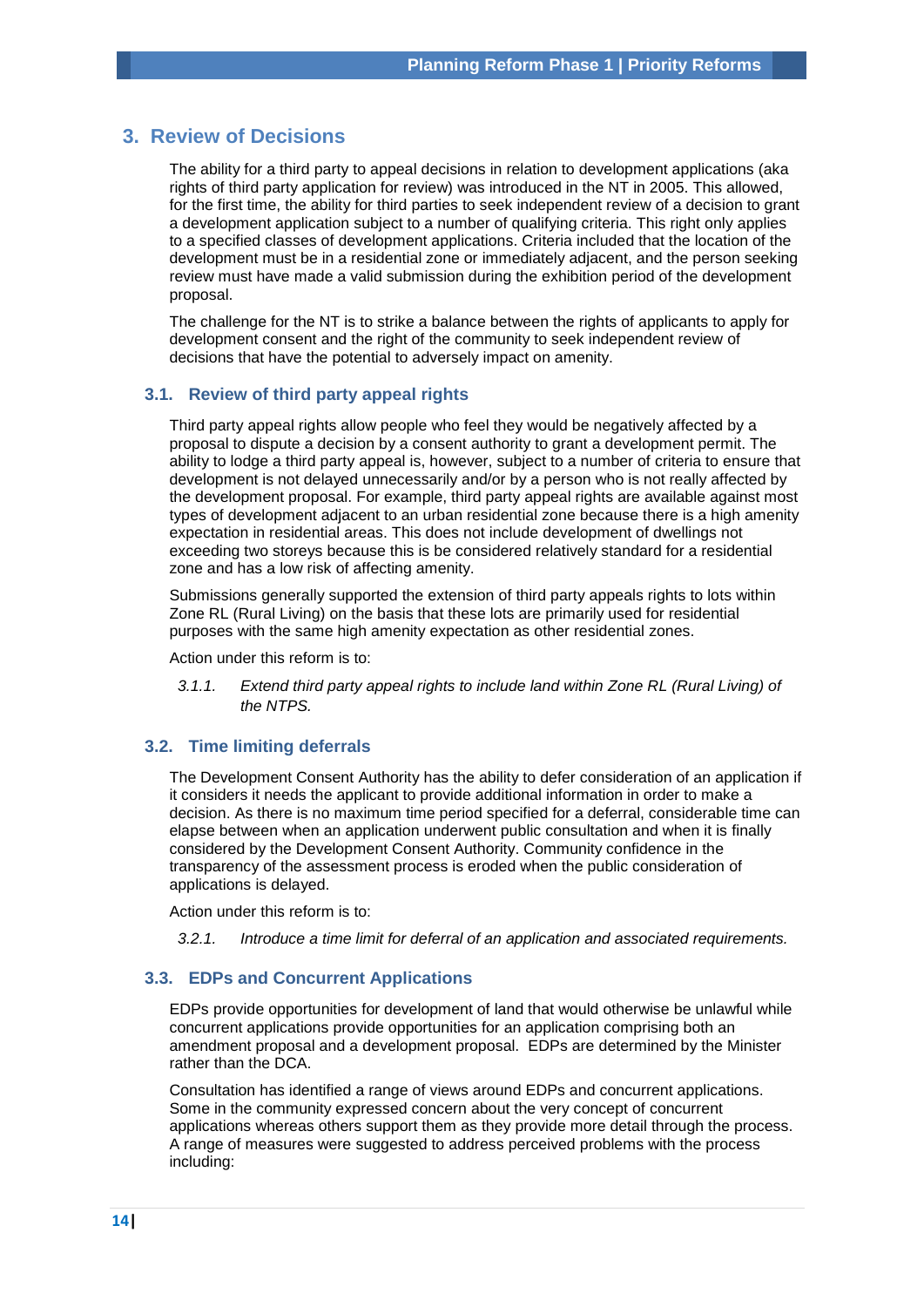- increasing the role of the NTPC in the conduct of hearings;
- deferring the making of the planning scheme amendment until the development has been completed;
- the need for independence of decision making; and
- making reports available to the public.

While further investigations to inform a review and potential renewal of these processes are undertaken, some interim improvements are proposed in Phase 1.

This reform comprises interim improvements to enhance consistency between processes and requirements for exceptional development permits, concurrent applications, development permits and planning scheme amendments. It is supported by the amendment to the Act flagged at reform 1.7 to provide criteria for the Minister's consideration.

- *3.3.1. Introduce a time limit for commencement (aka a base period) on exceptional development permits consistent with standard development permits.*
- *3.3.2. Make Reporting Body Reports for both Exceptional Development Permits and Concurrent Applications to the Minister publicly available.*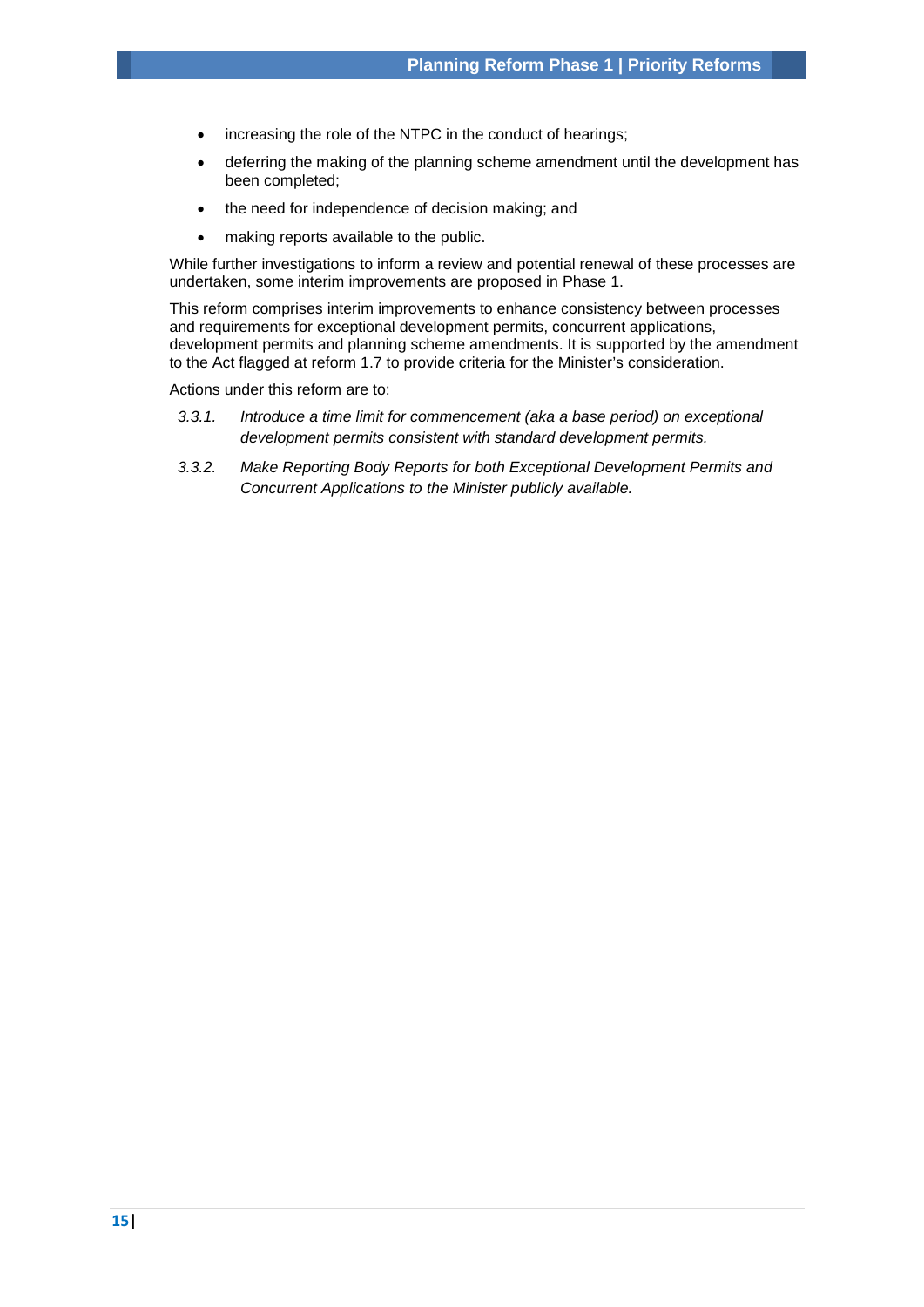# <span id="page-16-0"></span>**4. Compliance and Enforcement**

A strong theme arising from consultation was the need to improve the effectiveness of compliance activities in recognition of the value the community places on the environment and amenity of our communities. Over recent years the number and severity of development offences has increased and the DCA needs to be provided with effective powers to discourage offences; require rectification of any non-compliance; and to recover costs if prosecution is necessary.

# <span id="page-16-1"></span>**4.1. Existing Use Rights**

Existing use rights are recognised in planning legislation within Australia to protect lawfully established uses or developments that would otherwise become unlawful following an amendment or introduction of a planning scheme. Currently the administration of existing uses provides no certainty for the owners or operators who have significant investment and rely on the continuing use for their livelihood, nor does it allow effective compliance management to allay the disquiet from adjoining and nearby residents who consider the ongoing use inconsistent with their reasonable expectations of amenity.

Actions under this reform are to:

- *4.1.1. Introduce new powers for the DCA or Minister to develop Guidelines to provide clarity around the operation of existing uses.*
- *4.1.2. Introduce a new provision that allows a person to rely on the establishment of an existing use right if the use has been carried out continuously for 15 years. This will allow existing uses to be registered and effectively monitored for compliance.*
- *4.1.3. Introduce a new provision allowing any person to seek review of a decision by the DCA in relation to an alleged breach of existing use rights to the Northern Territory Civil Administrative Tribunal (NTCAT). This will allow independent review of the decision and provide over time additional guidance on the administration of the existing uses.*
- *4.1.4. Introduce a 'Compliance Certificate' process for existing use rights holders that can be used to formally establish the particulars of the right (type of activity permitted, area and intensity of use).*
- *4.1.5. Introduce the right of review for a decision by the DCA to refuse an application for a 'Compliance Certificate' to the NTCAT.*

# <span id="page-16-2"></span>**4.2. Enforcement and the role of the DCA**

The DCA currently has limited enforcement powers under the Act without resorting to prosecution of alleged offences in the Local Court. The DCA has no power to order rectification works or to order demolition or removal of unapproved works. The introduction of a new range of enforcement powers will allow the DCA, and Courts, if necessary, to effectively take action in the event of breaches of the *Planning Act* and Scheme.

The following reforms have been identified:

- *4.2.1. Introduce new powers for the DCA to issue a 'Show Cause Notice' requiring a person alleged to be in contravention of the Act to make representation to the DCA as to why an Enforcement Notice should not be issued. This will also provide for the person making the complaint to attend the DCA to also make representations.*
- *4.2.2. Introduce new powers for the DCA to issue an "Enforcement Notice" that can require a range of remedies to non-compliance including ceasing an activity, removing or demolishing a building or lodgement of a development application.*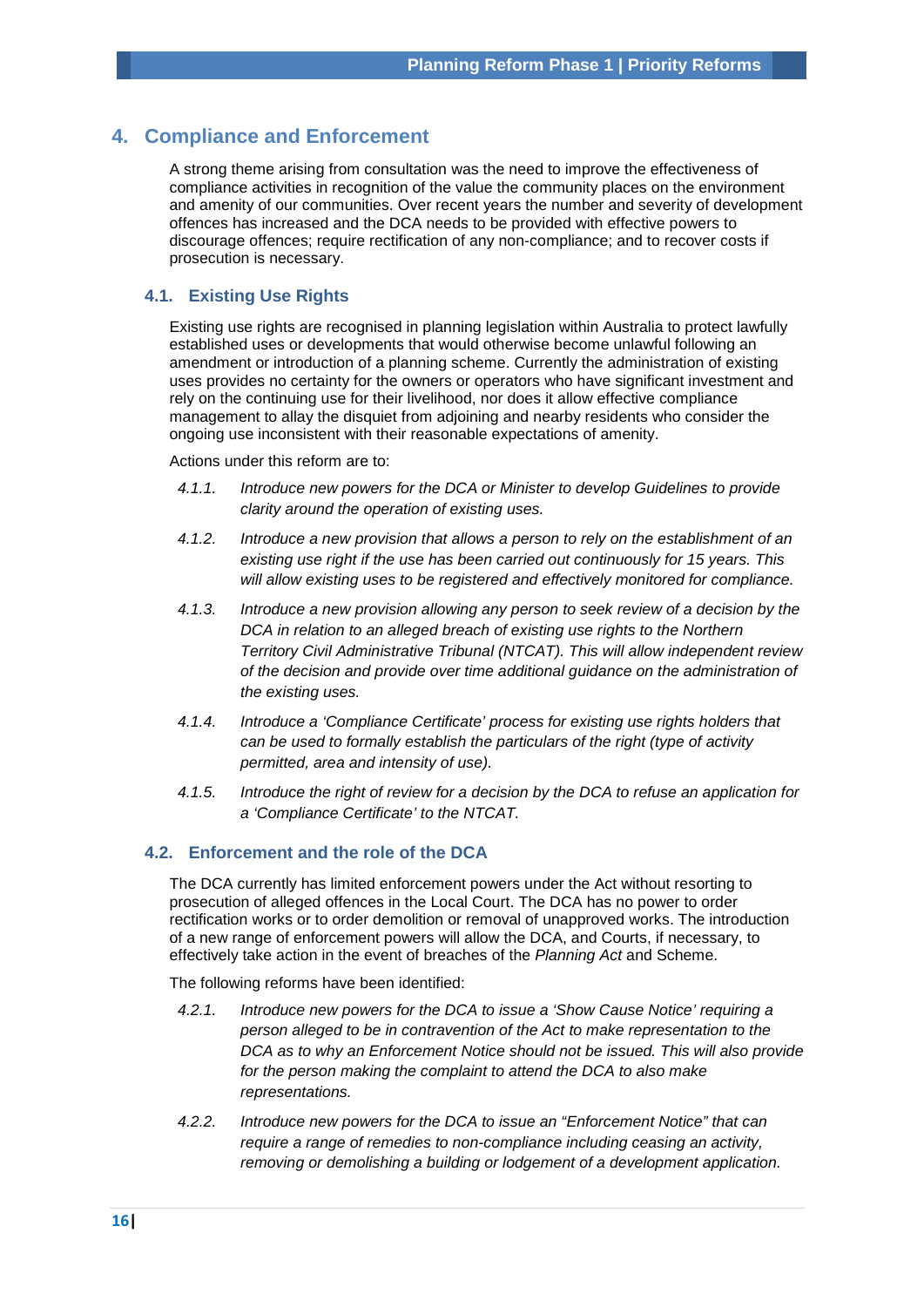- *4.2.3. Introduce new powers for the DCA to issue an "Enforcement Notice" immediately on its own initiative for urgent issues such as clearing of native vegetation; demolition of a building; development causing erosion or environmental harm;*
- *4.2.4. Create a new summary offence of failure to comply with an 'Enforcement Notice' to be dealt with by the Magistrates Court with the ability to impose a penalty, compensation and orders.*

# <span id="page-17-0"></span>**4.3. Appeals and the role of the NTCAT**

There are currently no provisions within the Act that allow a person to seek independent review of enforcement decisions by the DCA or to appeal orders seeking cessation of a development or use without resorting to an application to the Supreme Court. The cost of taking a matter to the Supreme Court and the risk of costs in the case of an adverse decision puts this beyond the means of most people. Expansion of the NTCAT role to include the ability for a person to seek review of enforcement decisions by the DCA would allow for independent review and over time provide guidance on the interpretation of the Act.

Actions under this reform are to:

- *4.3.1. Introduce that a person unsatisfied with the DCA's handling of a complaint may apply to the NTCAT for an Enforcement Order.*
- *4.3.2. Introduce the right of review for a person subject to an "Enforcement Notice" issued by the DCA to the NTCAT.*

## <span id="page-17-1"></span>**4.4. The role of Authorised Officers**

Authorised Officers are appointed to conduct compliance investigations on behalf of the Minister and are the primary point for receipt of complaints, investigation of complaints, preparation of briefings on enforcement matters to the DCA, monitoring of compliance with decisions of the DCA, and liaison with complainants. In order to ensure that Authorised Officers have effective powers to conduct their investigations, actions under this reform are to:

- *4.4.1. Introduce powers for an Authorised Officer to take any action that is necessary to find out if any person has contravened the Act including taking measurements/samples, photographs, and to require a person to produce any documents considered necessary*
- *4.4.2. Create new offences for assault, delay, obstruct, hinder or impeding an Authorised Officer, failure to produce records or making false or misleading statements.*
- *4.4.3. Introduce the requirement for an Authorised Officer to be issued with a photographic identity card, for the card to be produced and displayed when exercising a power under the Act and to create an offence for failure to return an identity card if appointment ceases.*
- *4.4.4. Clarify that Authorised Officers are appointed by the Chief Executive and that police officers should be deemed authorised officers.*
- *4.4.5. Provide a mechanism, though the Regulations, for the Chief Executive to appoint local government employees as Authorised Officers subject to conditions.*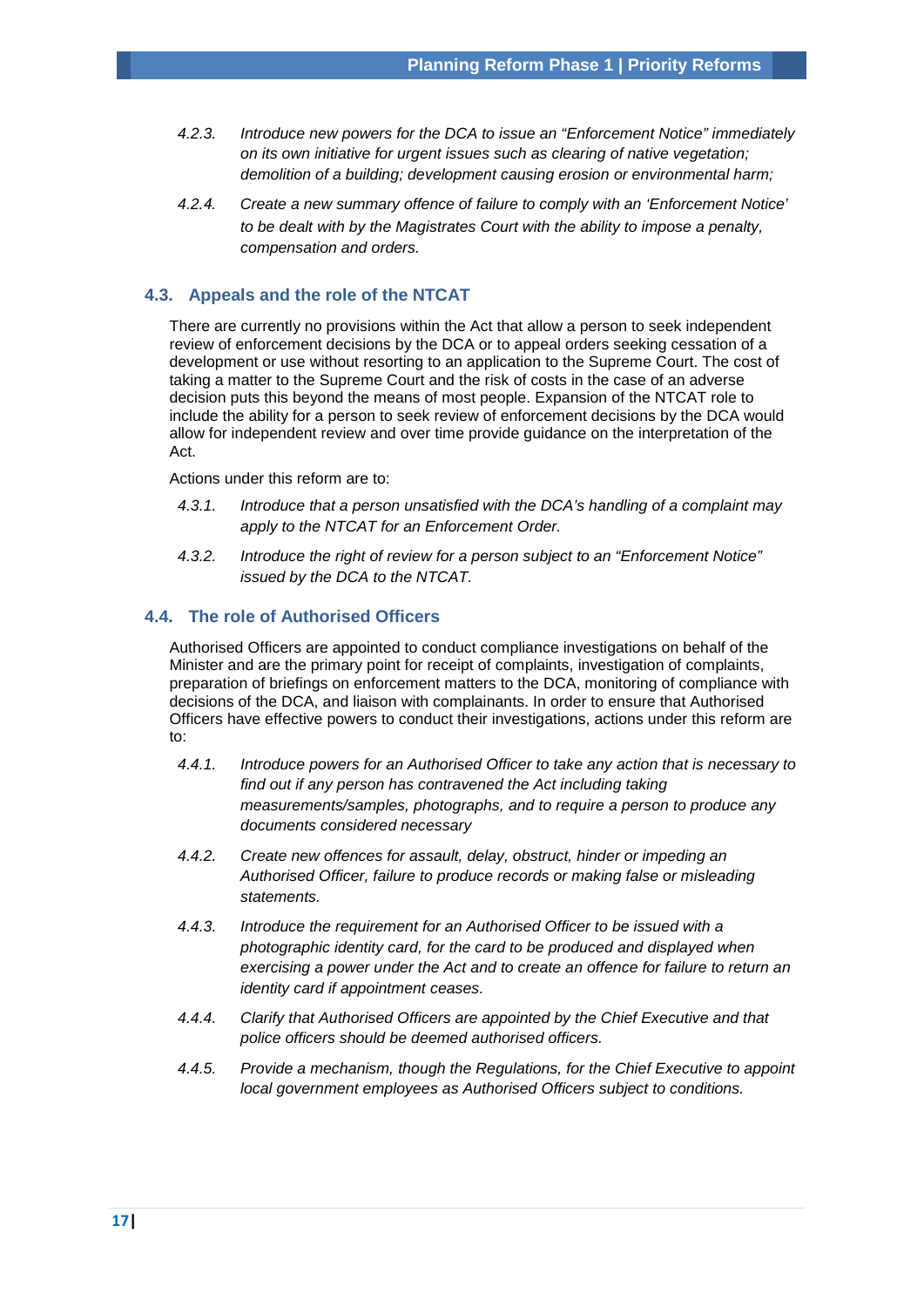#### <span id="page-18-0"></span>**4.5. Revision of penalty units**

A jurisdictional review has identified that the current penalties for offences are low compared to other jurisdictions and do not reflect the bad faith of the breach nor community expectations around protections for environment, heritage and amenity. The current maximum penalty does not reflect the value the community places on compliance with the Scheme. In particular this is the case for offences that can have significant amenity impacts such as clearing of native vegetation and unapproved industrial uses in a residential area.

Action under this reform is to:

*4.5.1 Increase* p*enalties to a level so they provide effective deterrent, reflect the seriousness of the breach, and are consistent with comparable offences in other jurisdictions.*

#### <span id="page-18-1"></span>**4.6. Introduction of penalty infringement notices**

The use of Penalty Infringement Notices (PINS) has proven effective in other jurisdictions in building a culture of compliance within industry and are typically restricted to offences that have an immediate short term impact on amenity or the environment. PINS are best used to encourage compliance when immediate rectification is relatively easy and further prosecution would be excessive. Examples include minor failure to comply with Development Permit conditions when undertaking works (hours of construction, erosion and sediment control measures) or non-compliance with Scheme provisions (advertisement signs).

Action under this reform is to:

*4.6.1. Introduce the use of PINS by Authorised Officers for a prescribed range of offences listed in the Regulations.*

#### <span id="page-18-2"></span>**4.7. Deeming Provisions**

The prosecution for offences against the Act in the past has proven difficult in cases where it has been unclear whether it was the owner, occupier or another third party that carried out the offence. Other jurisdictions have found it necessary to specify people who are criminally liable for breaches of the planning scheme on land. Specifically, the owner and occupier of the land are each deemed guilty if the land is used or developed in contravention of the planning scheme or permit. A contractor working without a required permit is also considered guilty of an offence.

By deeming certain persons to be liable, the onus of proof for who is responsible is effectively reversed. Prosecution can proceed on the basis that an offence has occurred, with each deemed person held responsible and each required to prove they are not guilty.

Action under this reform is to:

*4.7.1. Introduce deeming provisions that specify the owner and occupier is guilty of an offence if the land is used or developed in contravention of a planning scheme or a permit.*

#### <span id="page-18-3"></span>**4.8. Liability of office holders**

The number of body corporates in the Northern Territory has increased in recent years. Therefore, it is considered necessary to now include responsibility for offences to officers of bodies corporate if they failed to exercise due diligence to prevent the commission of the offence by the body corporate.

Action under this reform is to:

*4.8.1. Introduce that office holders of body corporates be included as liable for their body corporate where they failed to exercise due diligence.*